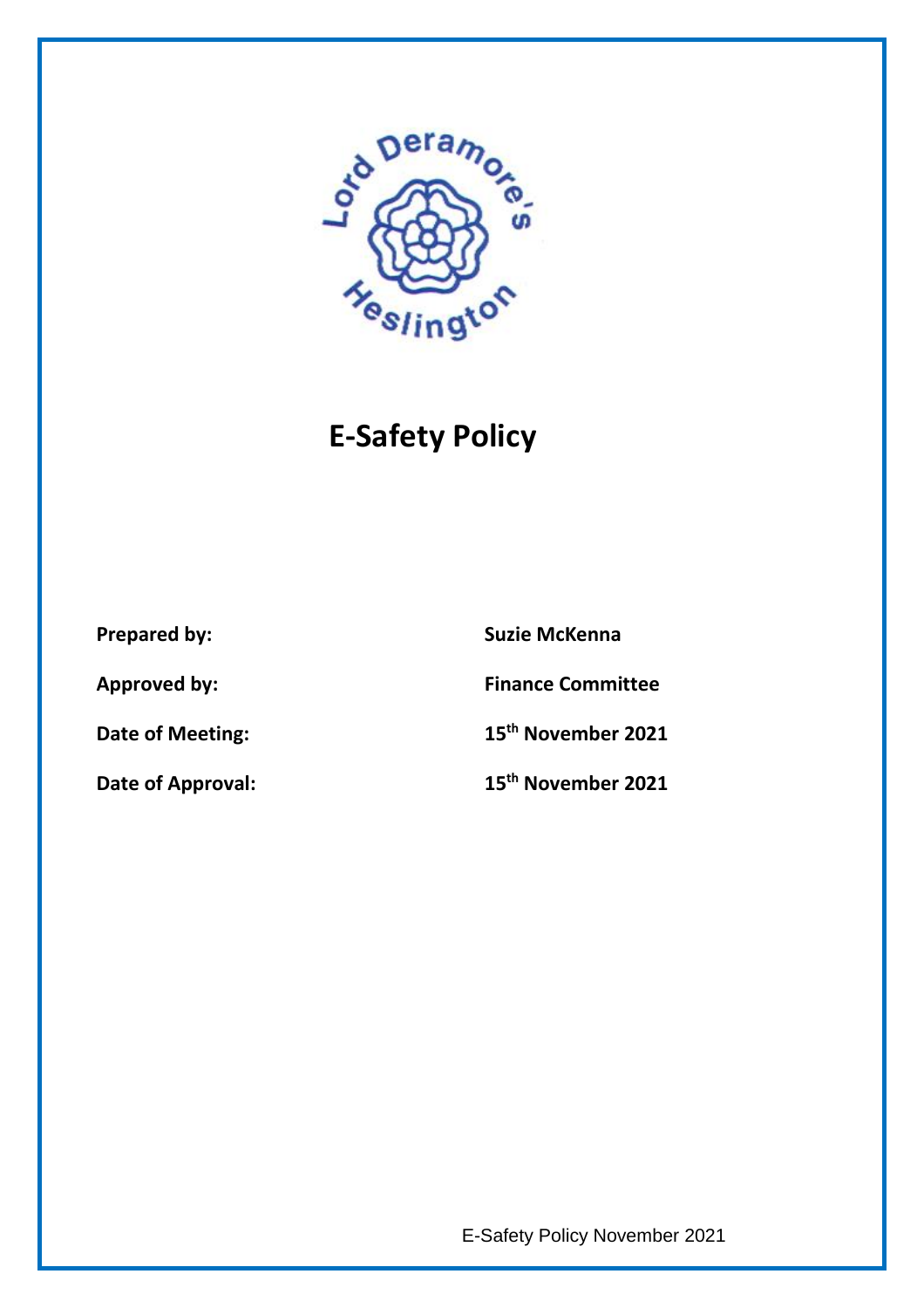**E-Safety in school is overseen by the head teacher, James Rourke, and supported by the Computing Leading Teacher, Suzie McKenna. This policy should be read in conjunction with the ICT Policy, Safeguarding Policy and Data Protection Policy.**

### Rationale

The internet and other digital technologies permeate all aspects of life in a modern technological society. It has become part of everyday life in education, business and social interaction. Internet use is part of the statutory National Curriculum and is a necessary tool for staff and pupils. It is the entitlement of every pupil to have access to the internet and digital technologies, in order to enrich his/her learning. Similarly, at home, many children have access to a range of technologies and it is part of the responsibility of school, alongside parents, to help to educate children in how to stay safe.

Scope

This policy applies to all pupils, all teaching staff, all support staff, all governors and all volunteers.

### **Overall aim**

Our overall aim is that all children at Lord Deramore's will understand how to stay safe when accessing the internet, both at school and at home.

# **Objectives**

All children at Lord Deramore's should learn

- that the internet contains an almost infinite amount of information which, when used appropriately, can be educational and entertaining.
- that most of the information on the internet is not verified and therefore has to be checked for accuracy.
- that there is some content on the internet which is inappropriate or even illegal and should be avoided.
- that the internet is a powerful tool for communication which allows us to be in instant contact with people from all over the world.
- that some people misuse the internet to communicate unkind or hateful messages (including cyber bullying) and that these people should be reported.
- that some people on the internet are not who they say they are.
- that a small number of people want to hurt children and could use the internet to make contact with them.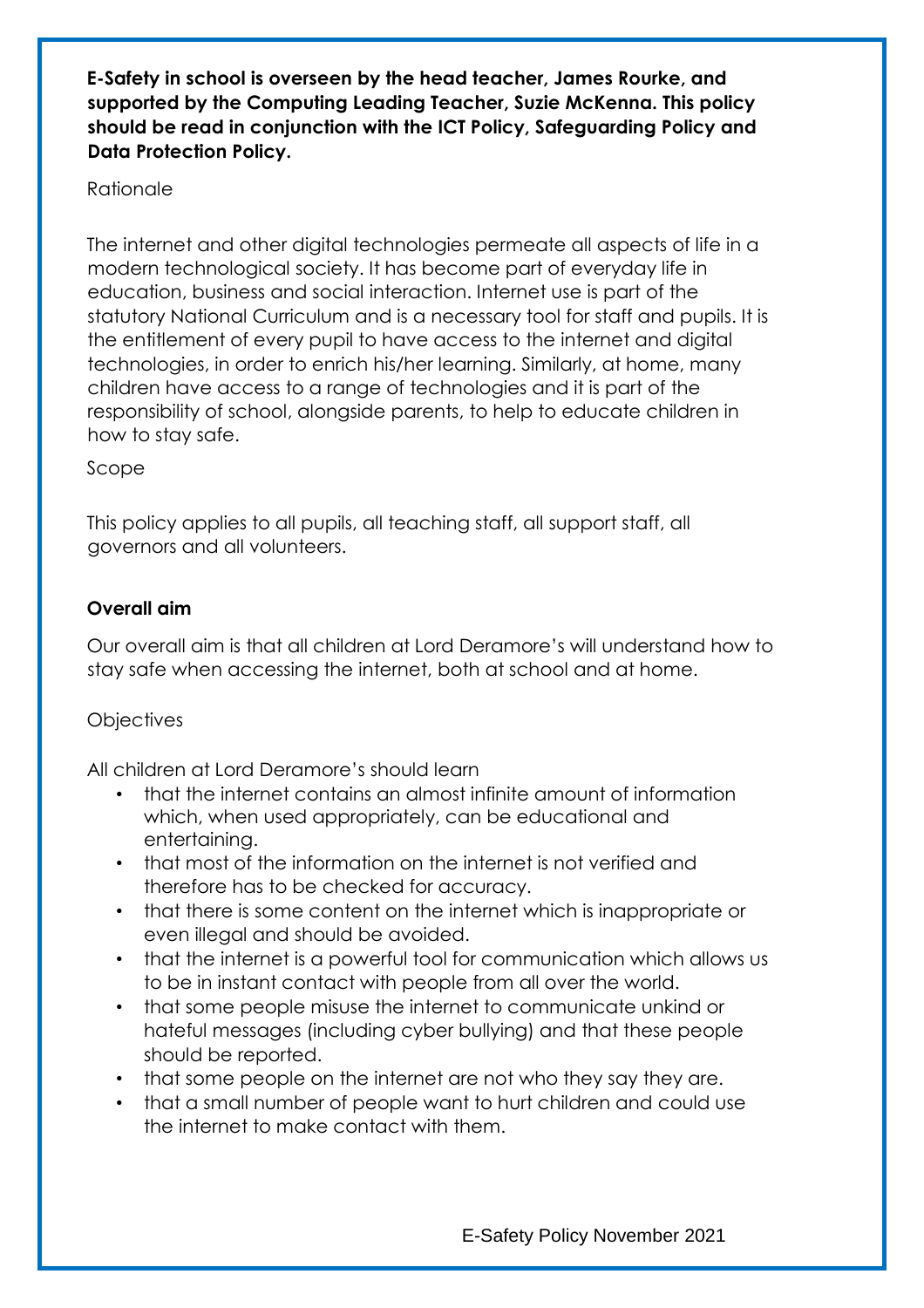Through computing and subject lessons, pupils will develop an understanding of the uses, importance and limitations of finding information on the internet.

- Pupils will be taught how to effectively use the internet for research purposes.
- Pupils will be taught to evaluate the information they find on the internet.
- Pupils will be taught how to report inappropriate web content.
- Pupils will develop a positive attitude to using the internet and develop their ICT capability through both independent and collaborative working.
- Pupils have opportunities to engage in independent and collaborative learning using the internet and other digital technologies.

Through computing and subject lessons, pupils will develop an understanding of how to use the internet to communicate safely.

- Pupils will be taught how to use email effectively, including checking for bogus messages.
- Older pupils will be taught how to share information using blogging or a shared area such as Google Drive, and how to comment on other people's posts appropriately.
- Pupils will be taught how to respond to inappropriate comments (cyber bullying).
- Pupils will be taught not to share passwords.
- Pupils will be taught how to respond to unsolicited attention.

# **Methodology**

In line with all City of York schools, there is a 'firewall' preventing harmful material and inappropriate sites from being accessed at school. City of York council are responsible for updating and maintaining this. Even with this in place, children are encouraged to talk to a member of staff if they see something on the internet which makes them feel uncomfortable. If unsuitable content were accessed, the staff have responsibility to report it to the Computing Leading teacher and the head teacher.

E-Safety is part of the National Curriculum for Computing. It is explicitly taught in all year groups as part of the City of York Computing Curriculum. To complement our teaching, we use resources from:

Jigsaw – covering elements of E-Safety through the PSHE sessions, which support the E-Safety taught through computing.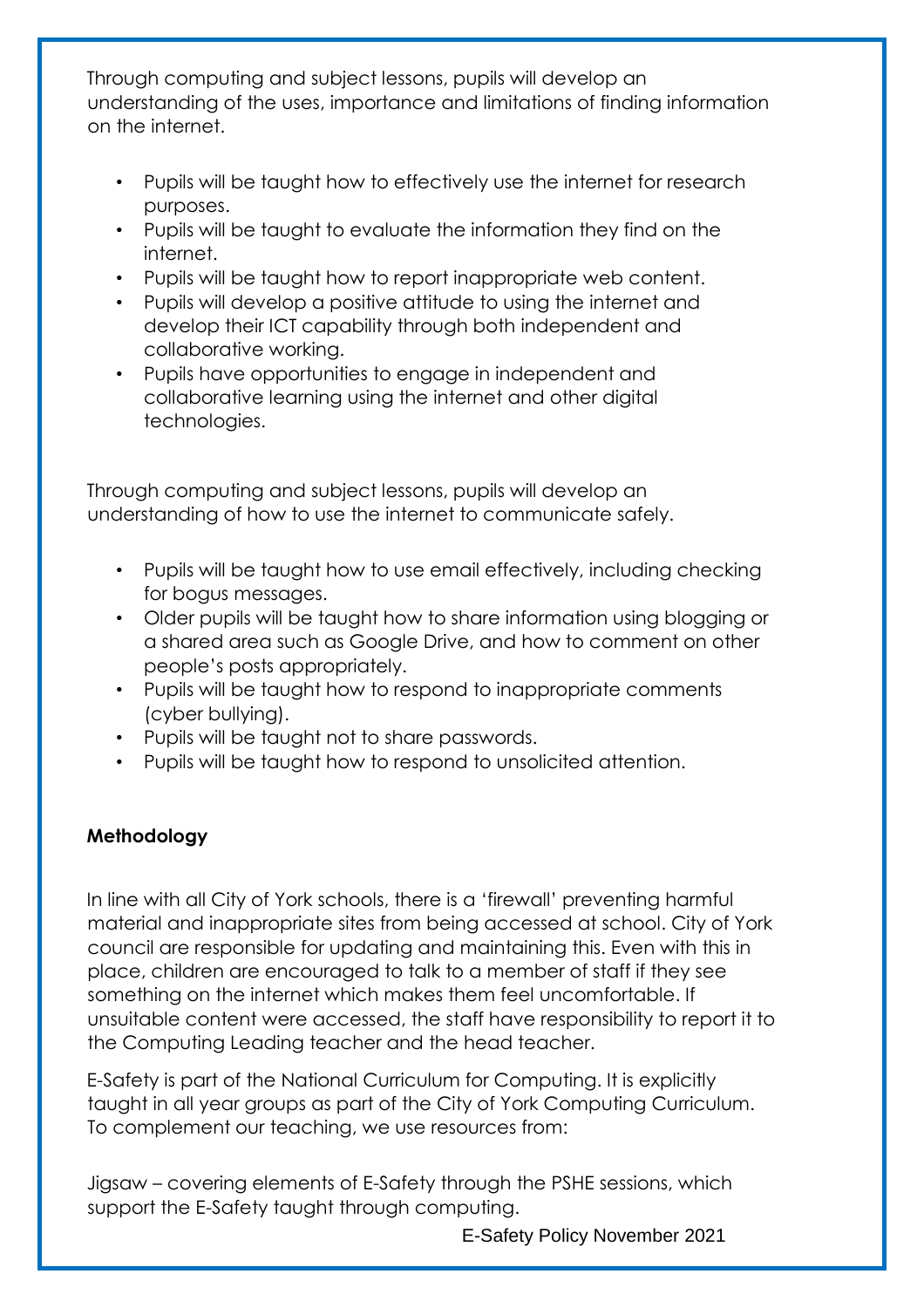www.childnet.com (Adventures of Kara, Winston and the SMART crew) (Smartie the Penguin) (Digiduck's Big Decision) www.thinkyouknow.co.uk (Hector's World) (Lee and Kim) www.bbc.co.uk/cbbc/shows/stay-safe [www.digizen.org](http://www.digizen.org/) (Useful information for parents and teachers)

Children, staff and visitors are all made aware of our 'Safe Use of the Internet Guidelines'. (See appendix at the end of this policy). Guidelines are on classroom walls, in the school office and published on the School Website. E-Safety information is also contained within the Staff Handbook.

In class, staff model good internet practices and etiquette.

In addition: Every year: Our local PCSO, Tony Barge, runs E-Safety sessions with Year 5 and 6. Our local PCSO runs an E-Safety session for interested parents

Mobile Phones and other handheld technology

Pupils are only permitted to have mobile phones or other personal handheld technology in school with the permission of the Headteacher. For example, Year 6 may want their phones to take photographs on their last day of school.

Older children may need a phone to keep in contact with a parent who is at work or lives in a different house. In cases like these, phones are handed in to the office in the morning and collected at home time.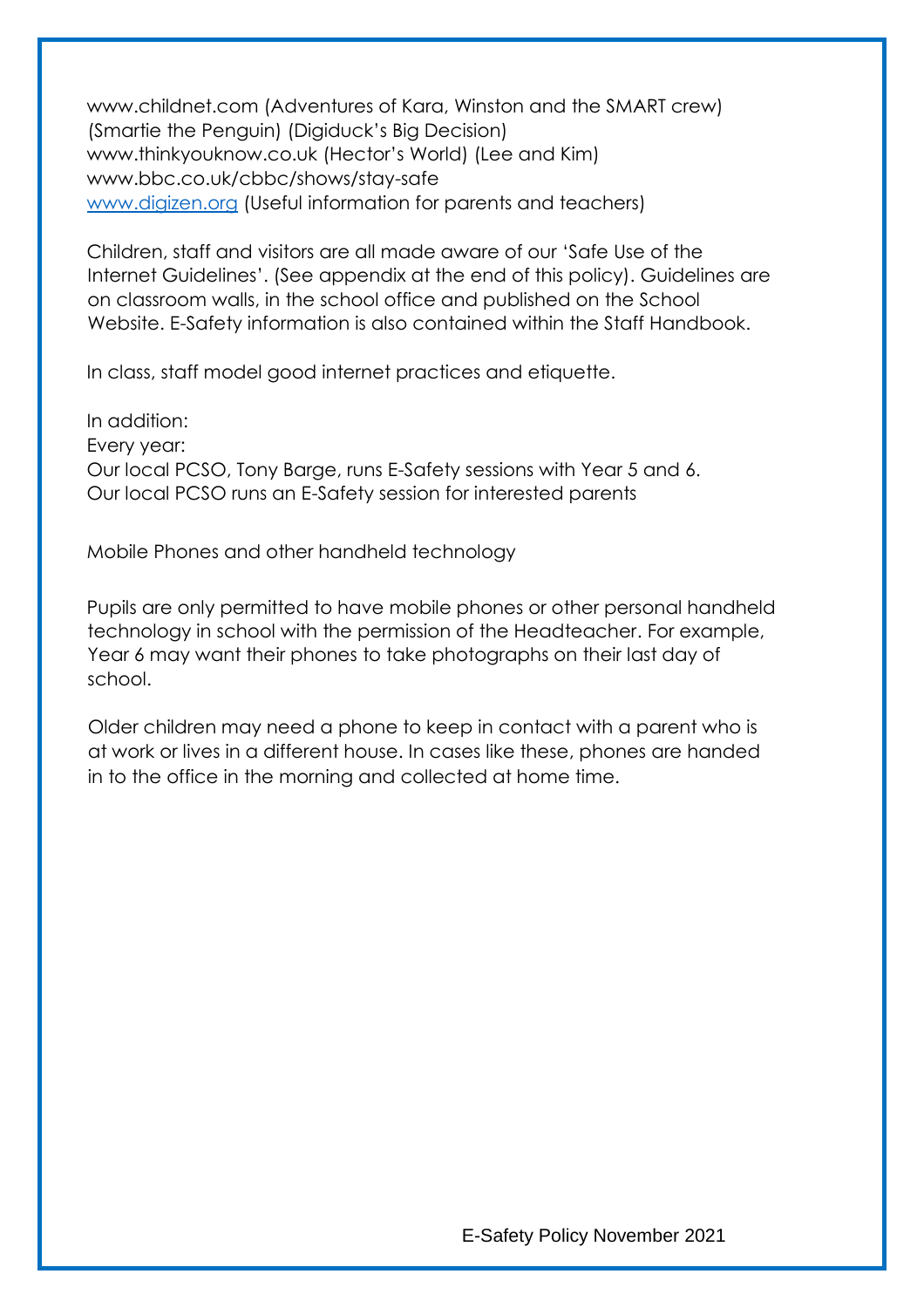**Lord Deramore's Primary School**

**Safe Use of the Internet Guidelines**

**Key Stage 1**

# **Using Computers** and the Internet

Follow these simple rules to keep safe and be fair to others.

- I will be careful with the computers.
- I will use the computers only for school tasks and homework.
- I will not send messages to anyone, unless my teacher says it is OK.
- I will never give out my name, home address, telephone number, or any other information about myself or my family.
- I will tell my teacher if I find any words or pictures which make me feel unhappy or confused.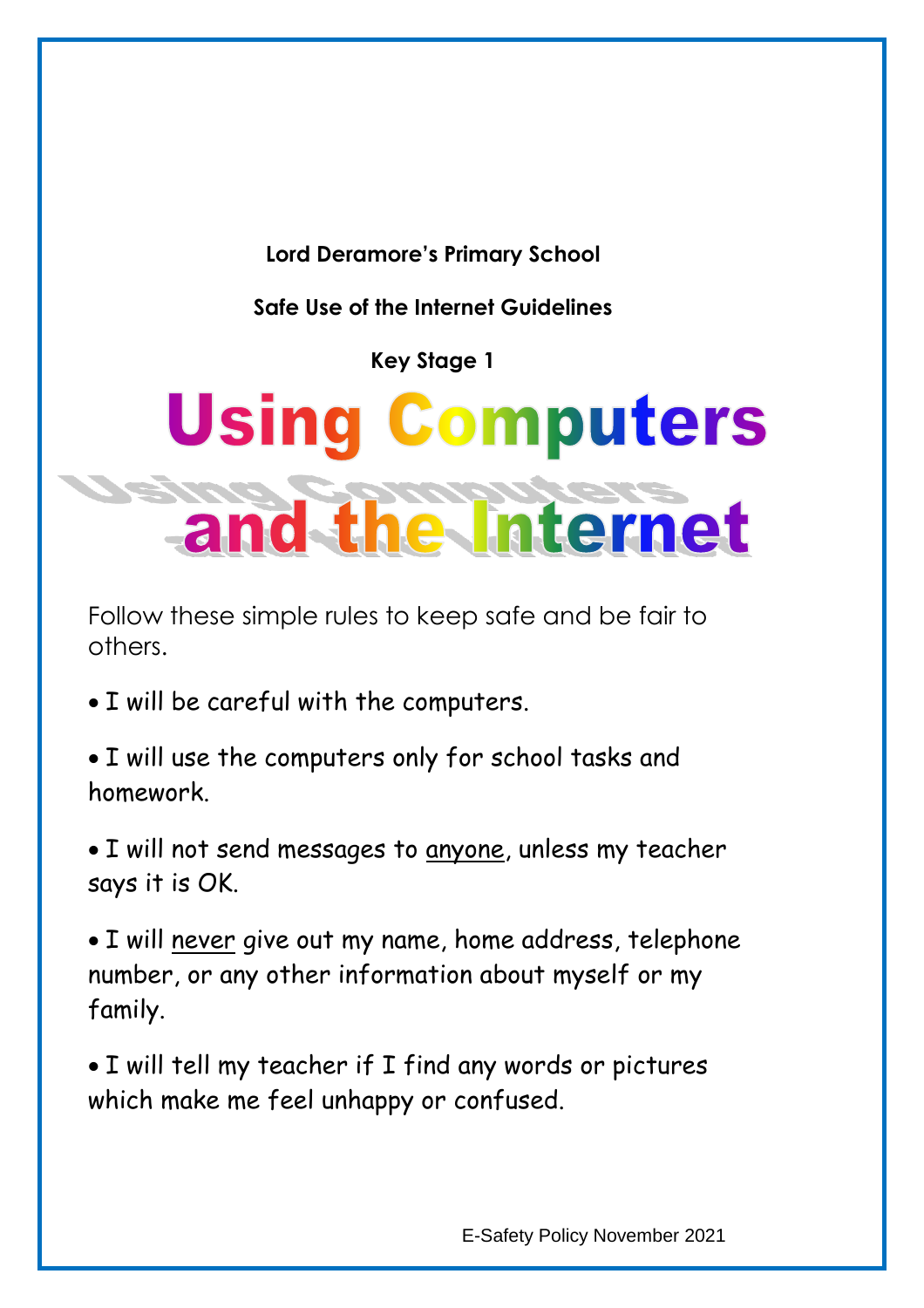

**Lord Deramore's Primary School**

# **Safe Use of the Internet Guidelines**

# **Key Stage 2 Using Computers** terne

At Lord Deramore's, we think that computers are a fantastic aid to learning. That is why we have up to date laptops and Chromebooks as well as computers in every classroom and fast internet access.

The internet opens up wonderful possibilities for finding out about anything that interests us. It is up to all of us to make sure we use it wisely.

Follow these simple rules to keep safe and be fair to others.

I will take good care of all the computer equipment and treat it with respect.

• I will use the computers only for school tasks and homework.

• I will check with the teacher before I use my own USB stick / DVD / memory card.

 I will not send or receive messages or emails to or from anyone, unless I have the teacher's permission.

Any messages I do send will always be polite and respectful.

 I will never give out my surname, home address, telephone number, or any other information about myself or my family.

 I will let a teacher know if I find any pictures or writing which make me feel uncomfortable. I know I will not be in trouble for this.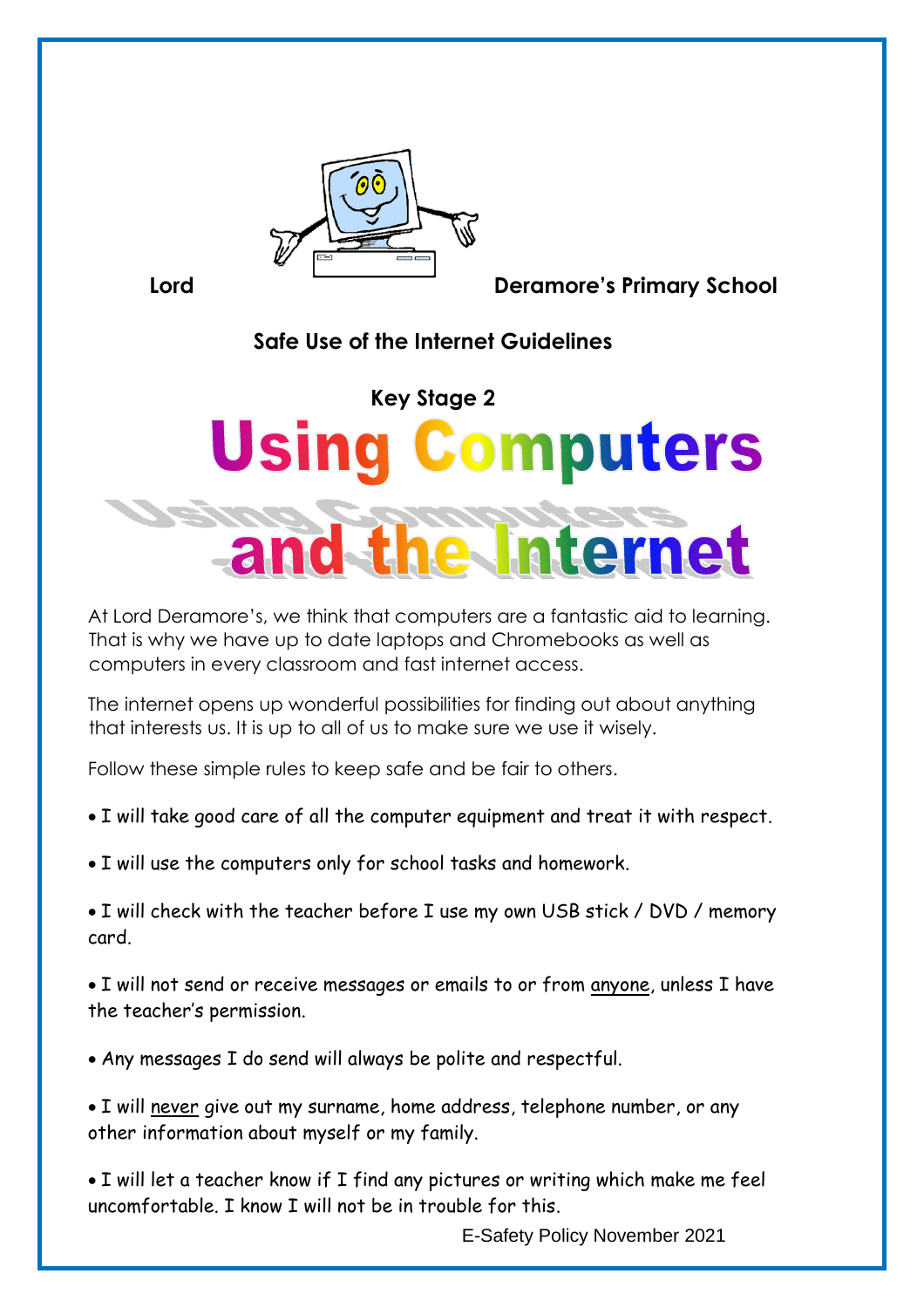I will keep my own passwords private and not ask anyone for their password.



# Safe Use of the Internet Guidelines

**All Staff and Visitors**

All adults working with ICT equipment in Lord Deramore's School must ensure that they have read and agree to abide by the following rules.

#### **For personal use:**

- $\triangleright$  Keep the school passwords private within school.
- $\triangleright$  Use encrypted memory sticks to transfer any information about pupils.
- $\triangleright$  Use the City of York email for any messages about pupils or staff.
- Ensure all messages sent via the internet are polite and professional.
- ▶ Do not store any information about individual children on your computer at home.
- $\triangleright$  Ensure that home computers have virus checking software so there is no risk of transferring viruses from USB memory sticks.
- $\triangleright$  Do not open other people's files without their permission.
- $\triangleright$  Do not release personal details including phone numbers, addresses or personal e-mail addresses of any colleague or pupil.
- $\triangleright$  Do not reproduce copyright materials without first getting permission from the owner. Many people will make their work freely available for education on request. Acknowledge sources on all resources used.
- $\triangleright$  Do not attempt to visit sites which might be considered inappropriate in a primary school. All sites visited leave evidence on the computer.
- Use of school Internet access for business, profit, advertising, personal shopping or political purposes is strictly forbidden.

#### **When using the Internet with children**

 $\triangleright$  Repeatedly remind children of the rules for safe use of the internet.